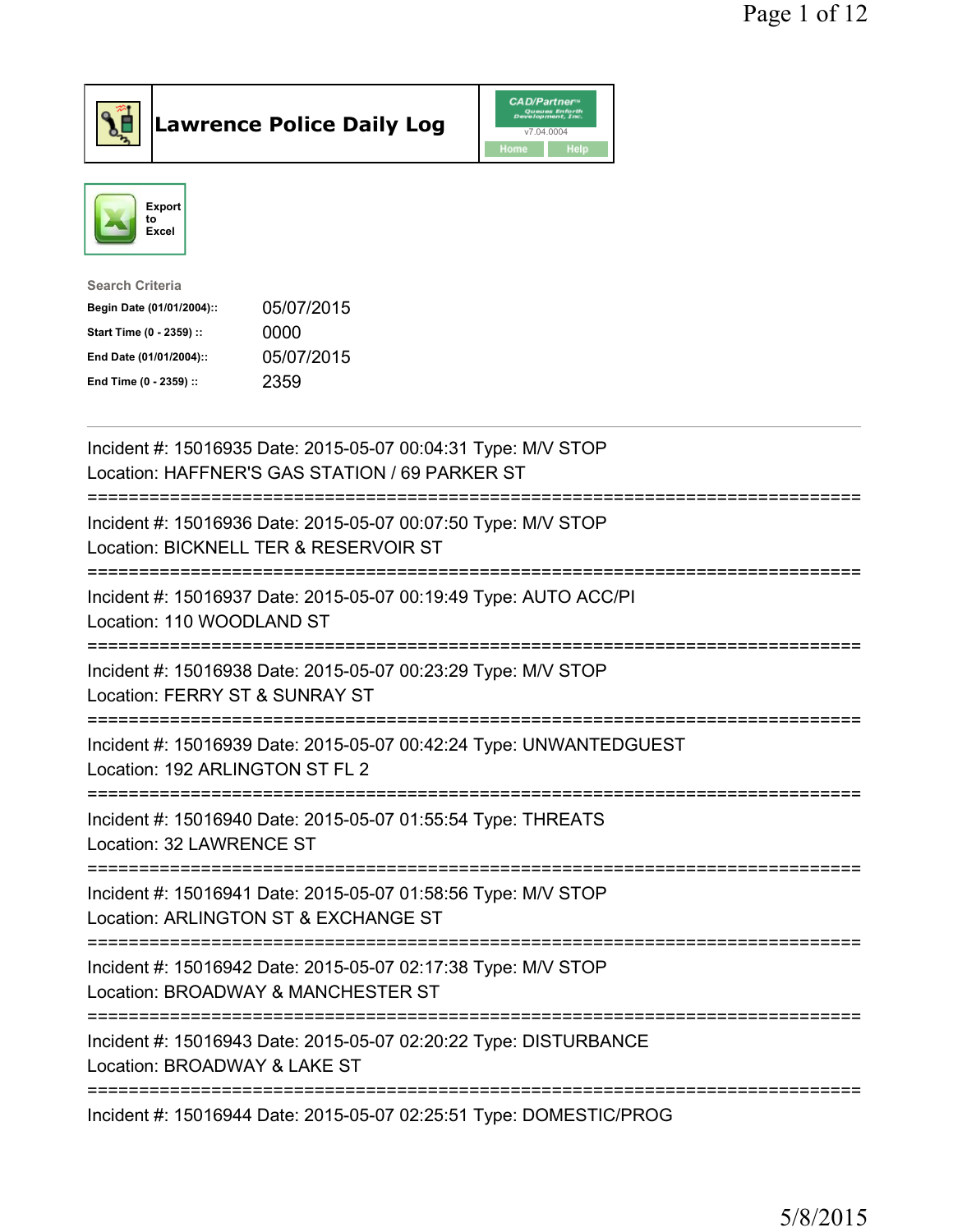Location: 192 ARLINGTON ST FL 2 =========================================================================== Incident #: 15016945 Date: 2015-05-07 02:32:25 Type: TOW OF M/V Location: 189 PROSPECT ST =========================================================================== Incident #: 15016946 Date: 2015-05-07 02:45:13 Type: LOUD NOISE Location: 379 SALEM ST =========================================================================== Incident #: 15016947 Date: 2015-05-07 03:00:08 Type: DISORDERLY Location: 1 GENERAL ST =========================================================================== Incident #: 15016948 Date: 2015-05-07 04:10:14 Type: FIRE Location: CAMBRIDGE ST =========================================================================== Incident #: 15016949 Date: 2015-05-07 05:38:38 Type: B&E/PAST Location: 95 BEACON AV FL 1 =========================================================================== Incident #: 15016950 Date: 2015-05-07 05:46:24 Type: ALARM/BURG Location: SOUTH LAWRENCE EAST SCHOOL / 165 CRAWFORD ST =========================================================================== Incident #: 15016951 Date: 2015-05-07 06:31:14 Type: LIC PLATE STO Location: 67 NEWTON ST =========================================================================== Incident #: 15016952 Date: 2015-05-07 06:44:15 Type: HIT & RUN M/V Location: 80 MELVIN ST =========================================================================== Incident #: 15016953 Date: 2015-05-07 06:57:48 Type: NOTIFICATION Location: 608 S UNION ST =========================================================================== Incident #: 15016954 Date: 2015-05-07 07:12:54 Type: EXTRA SURVEIL Location: 50 BROADWAY =========================================================================== Incident #: 15016955 Date: 2015-05-07 07:17:57 Type: ALARMS Location: 12 CRESTWOOD CIR =========================================================================== Incident #: 15016956 Date: 2015-05-07 07:37:26 Type: ALARM/BURG Location: 71 DUCKETT AV =========================================================================== Incident #: 15016957 Date: 2015-05-07 08:34:34 Type: M/V STOP Location: 0 BROADWAY =========================================================================== Incident #: 15016958 Date: 2015-05-07 08:42:32 Type: ALARM/BURG Location: 181 FERRY ST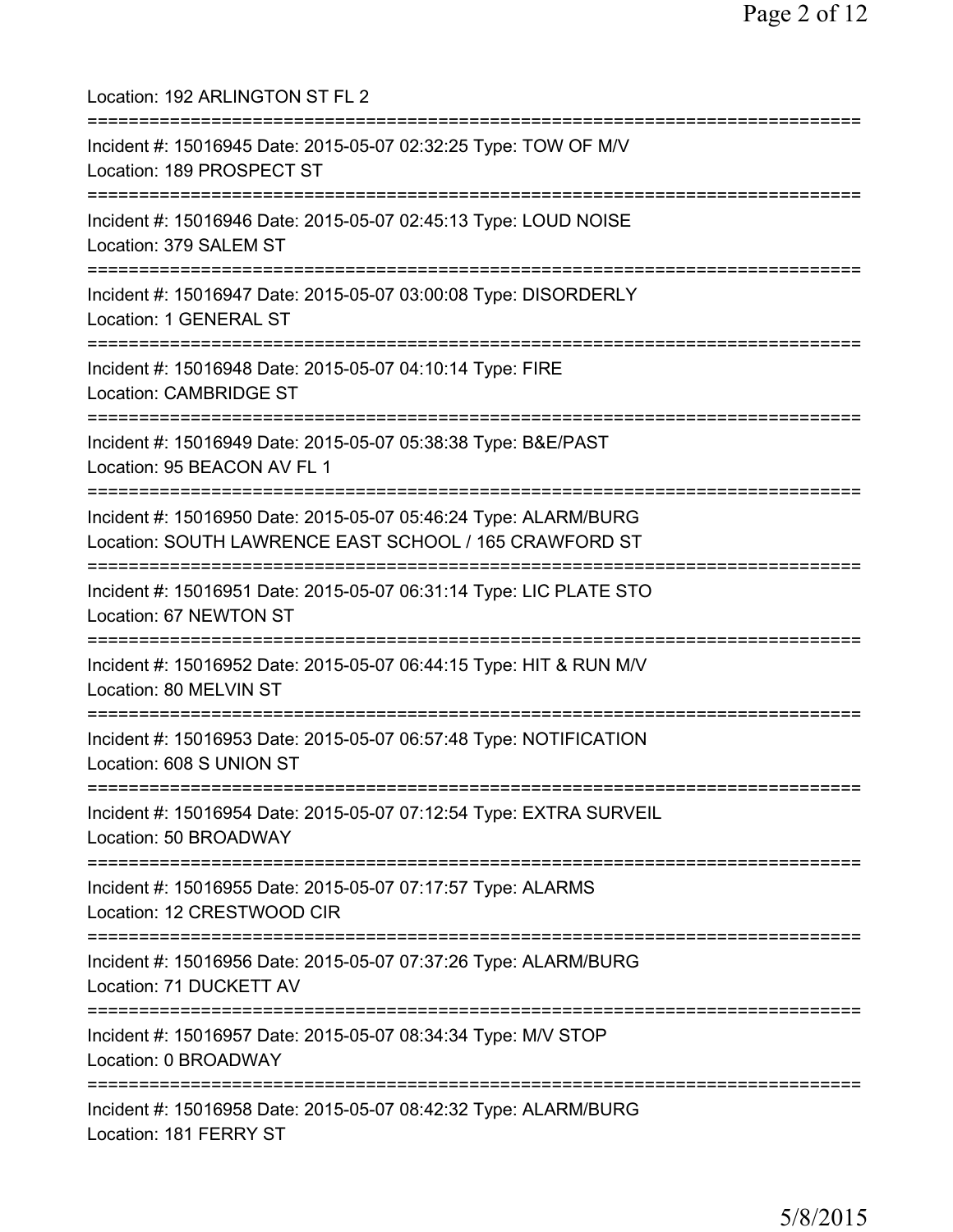| Incident #: 15016959 Date: 2015-05-07 08:47:37 Type: ALARMS<br>Location: 18 FRANKLIN ST                                              |
|--------------------------------------------------------------------------------------------------------------------------------------|
| Incident #: 15016960 Date: 2015-05-07 09:16:11 Type: SUS PERS/MV<br>Location: 488 ESSEX ST                                           |
| Incident #: 15016961 Date: 2015-05-07 09:29:51 Type: M/V STOP<br>Location: 235 BROADWAY<br>===================                       |
| Incident #: 15016963 Date: 2015-05-07 09:31:09 Type: TEST QED<br>Location: 8 MASON ST                                                |
| Incident #: 15016962 Date: 2015-05-07 09:31:16 Type: PARK & WALK<br>Location: BRADFORD ST & BROADWAY                                 |
| ==============================<br>Incident #: 15016964 Date: 2015-05-07 09:36:49 Type: M/V STOP<br>Location: COMMON ST & LAWRENCE ST |
| Incident #: 15016965 Date: 2015-05-07 09:45:20 Type: CLOSE STREET<br>Location: ERVING AV & JACKSON ST<br>;======================     |
| Incident #: 15016966 Date: 2015-05-07 09:47:53 Type: INVESTIGATION<br>Location: 80 BODWELL ST                                        |
| Incident #: 15016967 Date: 2015-05-07 10:01:04 Type: SPECIAL CHECK<br>Location: 378 LOWELL ST                                        |
| Incident #: 15016968 Date: 2015-05-07 10:15:45 Type: CK WELL BEING<br>Location: 11 MT VERNON ST                                      |
| Incident #: 15016969 Date: 2015-05-07 10:18:16 Type: MISSING PERS<br>Location: 99 ABBOTT ST                                          |
| Incident #: 15016970 Date: 2015-05-07 10:22:48 Type: SPECIAL CHECK<br>Location: 533 LOWELL ST                                        |
| Incident #: 15016971 Date: 2015-05-07 10:35:35 Type: SUS PERS/MV<br>Location: 20 BLAKELIN ST                                         |
| Incident #: 15016972 Date: 2015-05-07 11:07:13 Type: SPECIAL CHECK<br>Location: 23 DORCHESTER ST                                     |
|                                                                                                                                      |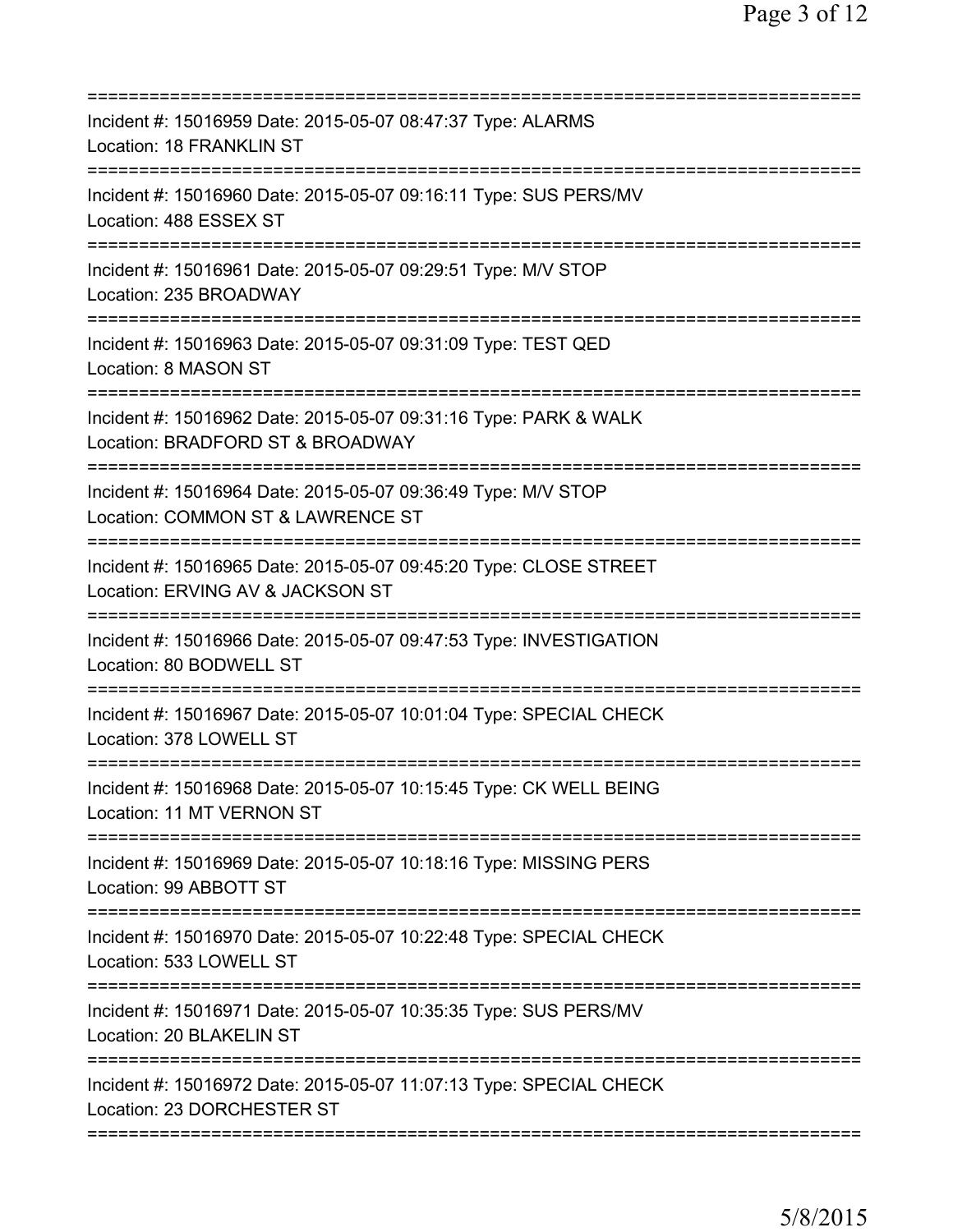| Incident #: 15016973 Date: 2015-05-07 11:31:20 Type: AUTO ACC/NO PI<br>Location: BROADWAY & LAKE ST                                          |
|----------------------------------------------------------------------------------------------------------------------------------------------|
| Incident #: 15016974 Date: 2015-05-07 11:33:57 Type: MEDIC SUPPORT<br>Location: WALGREENS / 220 S BROADWAY<br>=======================        |
| Incident #: 15016975 Date: 2015-05-07 11:39:43 Type: CK WELL BEING<br>Location: 34 NEWTON ST                                                 |
| Incident #: 15016976 Date: 2015-05-07 11:42:21 Type: LARCENY/PAST<br>Location: 117 WATER ST                                                  |
| Incident #: 15016977 Date: 2015-05-07 12:04:10 Type: STOL/MV/PAS<br>Location: 380 S UNION ST                                                 |
| Incident #: 15016978 Date: 2015-05-07 12:14:28 Type: M/V STOP<br>Location: AMESBURY ST & LOWELL ST                                           |
| Incident #: 15016979 Date: 2015-05-07 12:42:26 Type: UNKNOWN PROB<br>Location: 325 ESSEX ST                                                  |
| Incident #: 15016980 Date: 2015-05-07 12:49:46 Type: 209A/SERVE<br>Location: 8 MASON ST                                                      |
| Incident #: 15016981 Date: 2015-05-07 12:51:34 Type: HIT & RUN PED<br>Location: 100 CROSS ST                                                 |
| Incident #: 15016982 Date: 2015-05-07 12:59:08 Type: LOCKOUT<br>Location: 801 ESSEX ST FL 3                                                  |
| Incident #: 15016983 Date: 2015-05-07 13:07:21 Type: M/V STOP<br>Location: BRADFORD ST & BROADWAY                                            |
| Incident #: 15016984 Date: 2015-05-07 13:09:28 Type: AUTO ACC/NO PI<br>Location: ESSEX ST & GREENWOOD ST<br>================================ |
| Incident #: 15016985 Date: 2015-05-07 13:15:54 Type: 911 HANG UP<br>Location: 72 CROSS ST                                                    |
| Incident #: 15016987 Date: 2015-05-07 13:24:51 Type: MEDIC SUPPORT<br>Location: 4 DURSO AV                                                   |
| Incident #: 15016986 Date: 2015-05-07 13:25:18 Type: INVESTIGATION                                                                           |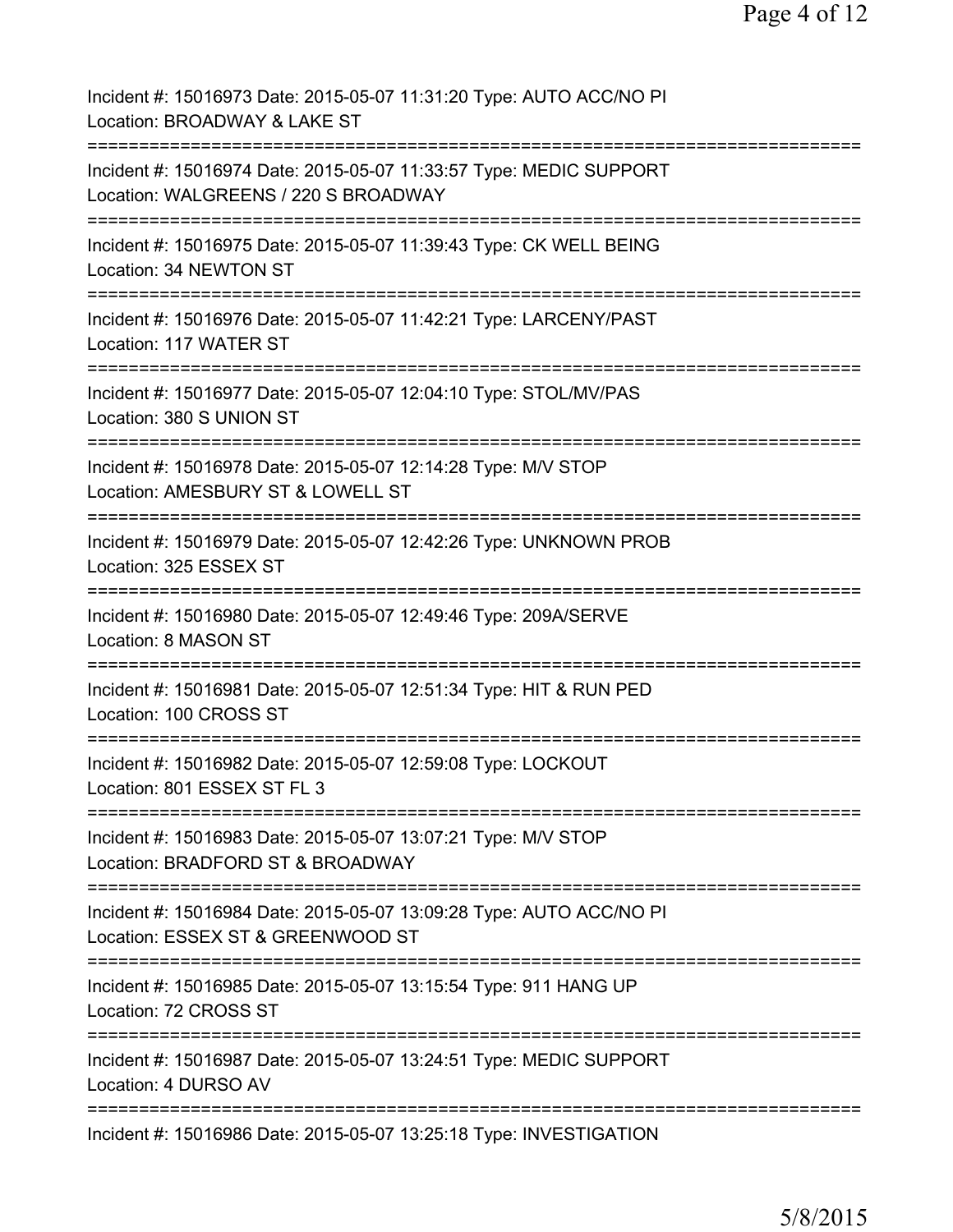Location: LABOR READY / 11 BROADWAY =========================================================================== Incident #: 15016988 Date: 2015-05-07 13:47:36 Type: DRUG VIO Location: E HAVERHILL ST & VINE ST =========================================================================== Incident #: 15016989 Date: 2015-05-07 13:48:33 Type: DRUG VIO Location: 220 S UNION ST =========================================================================== Incident #: 15016990 Date: 2015-05-07 13:54:24 Type: AUTO ACC/NO PI Location: PARKER ST & SPRINGFIELD ST =========================================================================== Incident #: 15016991 Date: 2015-05-07 14:28:16 Type: DISTURBANCE Location: 99 HAMPSHIRE ST =========================================================================== Incident #: 15016992 Date: 2015-05-07 14:34:48 Type: RECOV/STOL/MV Location: 41 MELVIN ST =========================================================================== Incident #: 15016993 Date: 2015-05-07 14:37:24 Type: KEEP PEACE Location: 56 SHATTUCK ST =========================================================================== Incident #: 15016994 Date: 2015-05-07 14:43:29 Type: SUS PERS/MV Location: CENTRAL BRIDGE =========================================================================== Incident #: 15016996 Date: 2015-05-07 14:47:31 Type: AMBULANCE ASSSI Location: 599 CANAL ST FL 3 =========================================================================== Incident #: 15016995 Date: 2015-05-07 14:47:35 Type: GENERAL SERV Location: 70 N PARISH RD =========================================================================== Incident #: 15016997 Date: 2015-05-07 14:51:25 Type: MAL DAMAGE Location: 28 SUMMER ST =========================================================================== Incident #: 15016998 Date: 2015-05-07 15:22:41 Type: ASSSIT AMBULANC Location: 1 BEACON AV #10 =========================================================================== Incident #: 15016999 Date: 2015-05-07 15:25:38 Type: M/V STOP Location: BRADFORD ST & BROADWAY =========================================================================== Incident #: 15017000 Date: 2015-05-07 15:25:57 Type: AUTO ACC/NO PI Location: SOUTH LAWRENCE EAST SCHOOL / CRAWFORD ST & OSGOOD =========================================================================== Incident #: 15017001 Date: 2015-05-07 15:31:39 Type: M/V STOP Location: ERVING AV & HAMPSHIRE ST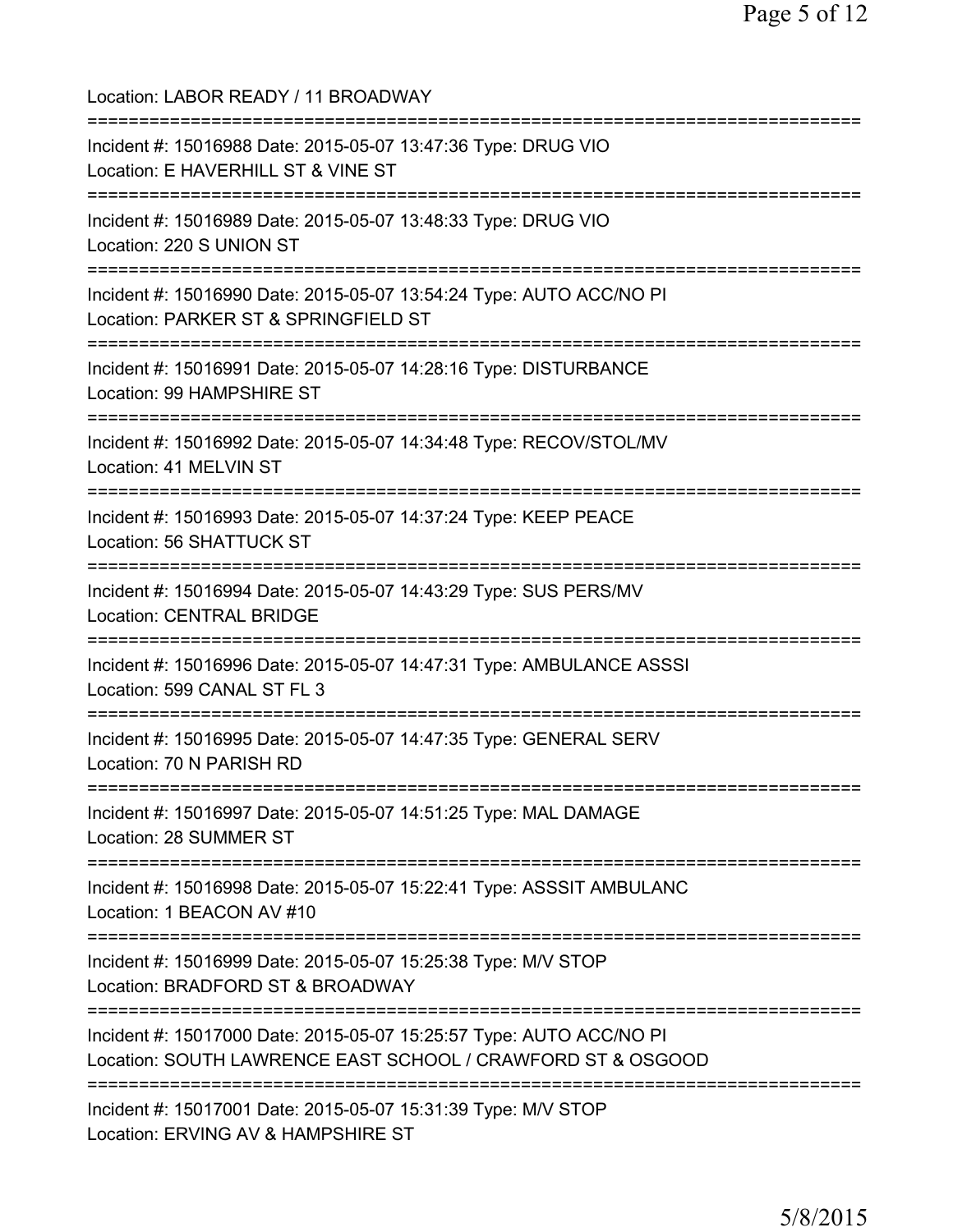| Incident #: 15017002 Date: 2015-05-07 15:35:13 Type: MAL DAMAGE<br>Location: 280 MERRIMACK ST FL 2                                     |
|----------------------------------------------------------------------------------------------------------------------------------------|
| Incident #: 15017003 Date: 2015-05-07 15:39:33 Type: INVESTIGATION<br>Location: 191 SALEM ST                                           |
| Incident #: 15017004 Date: 2015-05-07 15:40:38 Type: INVESTIGATION<br>Location: 191 PARK ST                                            |
| Incident #: 15017005 Date: 2015-05-07 15:41:11 Type: TRESPASSING<br>Location: WEDGEWOOD RD                                             |
| ====================<br>Incident #: 15017006 Date: 2015-05-07 15:52:54 Type: NEIGHBOR PROB<br>Location: 103 CHESTER ST #SIDE DOOR FL 1 |
| Incident #: 15017007 Date: 2015-05-07 16:12:00 Type: DISTURBANCE<br>Location: HEWITTS PACKAGE STORE, INCORP / 109 LAWRENCE ST          |
| Incident #: 15017008 Date: 2015-05-07 16:15:55 Type: FIGHT<br>Location: BAILEY ST & SHAWSHEEN RD                                       |
| Incident #: 15017009 Date: 2015-05-07 16:18:02 Type: UNWANTEDGUEST<br>Location: LEONARD SCHOOL / 60 ALLEN ST                           |
| Incident #: 15017010 Date: 2015-05-07 16:20:45 Type: FIRE<br>Location: BERNARD AV & HANCOCK ST                                         |
| Incident #: 15017011 Date: 2015-05-07 16:24:23 Type: WOMAN DOWN<br>Location: 1 BEACON AV #101                                          |
| Incident #: 15017012 Date: 2015-05-07 16:33:03 Type: AUTO ACC/PED<br>Location: ANDOVER ST & S BROADWAY                                 |
| Incident #: 15017013 Date: 2015-05-07 17:25:15 Type: DISTURBANCE<br>Location: 320 E HAVERHILL ST                                       |
| Incident #: 15017014 Date: 2015-05-07 17:25:55 Type: DK (DRUNK)<br>Location: S BROADWAY & SHATTUCK ST                                  |
| Incident #: 15017015 Date: 2015-05-07 17:36:41 Type: M/V STOP<br>Location: BRADFORD ST & BROADWAY                                      |
|                                                                                                                                        |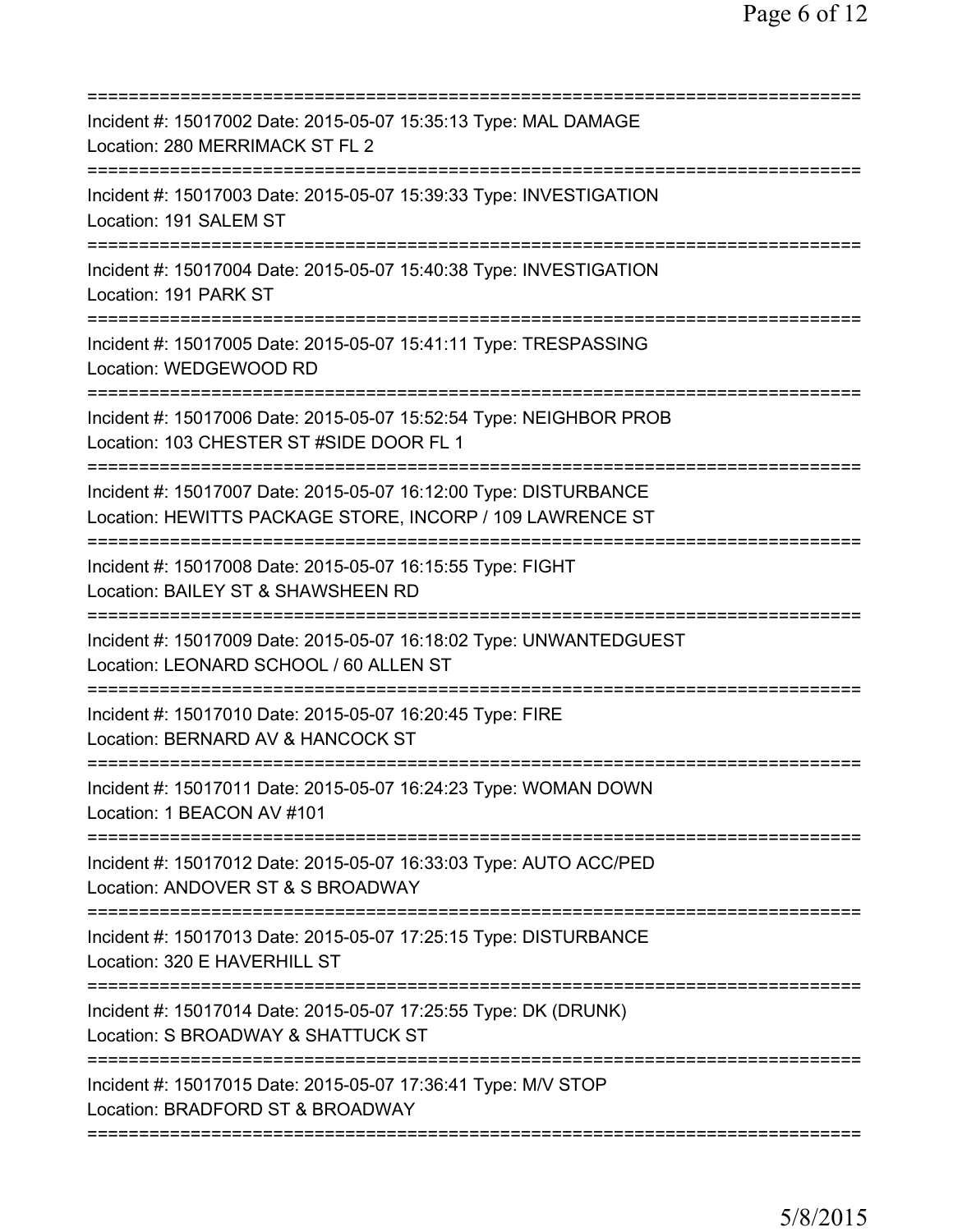| Incident #: 15017016 Date: 2015-05-07 17:37:44 Type: SUS PERS/MV<br>Location: 107 RAILROAD ST                                                  |
|------------------------------------------------------------------------------------------------------------------------------------------------|
| Incident #: 15017017 Date: 2015-05-07 17:42:34 Type: ASSSIT AMBULANC<br>Location: 42-44 MARBLE AV                                              |
| Incident #: 15017018 Date: 2015-05-07 17:48:34 Type: MAN DOWN<br>Location: FALLS BRIDGE / null                                                 |
| Incident #: 15017019 Date: 2015-05-07 17:52:02 Type: LARCENY/PAST<br>Location: MARKET ST & PARKER ST                                           |
| Incident #: 15017020 Date: 2015-05-07 17:54:39 Type: NEIGHBOR PROB<br>Location: 103 CHESTER ST #REAR FL 1                                      |
| ==============================<br>Incident #: 15017021 Date: 2015-05-07 17:57:46 Type: FIRE<br>Location: 145 PROSPECT ST                       |
| ====================================<br>Incident #: 15017022 Date: 2015-05-07 18:01:40 Type: ASSIST FIRE<br>Location: GENERAL ST & PROSPECT ST |
| Incident #: 15017023 Date: 2015-05-07 18:04:15 Type: PARK & WALK<br>Location: WEST ST PARK / null                                              |
| Incident #: 15017024 Date: 2015-05-07 18:18:54 Type: FIGHT<br>Location: DISCOUNT LIQUORS / 103 BROADWAY                                        |
| Incident #: 15017025 Date: 2015-05-07 18:21:02 Type: AUTO ACC/NO PI<br>Location: 350 HAVERHILL ST                                              |
| Incident #: 15017026 Date: 2015-05-07 18:22:53 Type: ALARM/BURG<br>Location: BOSTON LAZER / 25 MARSTON ST                                      |
| ===================================<br>Incident #: 15017027 Date: 2015-05-07 18:23:45 Type: SUS PERS/MV<br>Location: 8 ALBION ST               |
| Incident #: 15017028 Date: 2015-05-07 18:26:54 Type: M/V STOP<br>Location: BROADWAY & LOWELL ST                                                |
| Incident #: 15017029 Date: 2015-05-07 18:43:34 Type: M/V STOP<br>Location: CENTRE ST & SPRUCE ST                                               |
| ===========================<br>Incident #: 15017030 Date: 2015-05-07 18:50:07 Type: ALARM/BURG                                                 |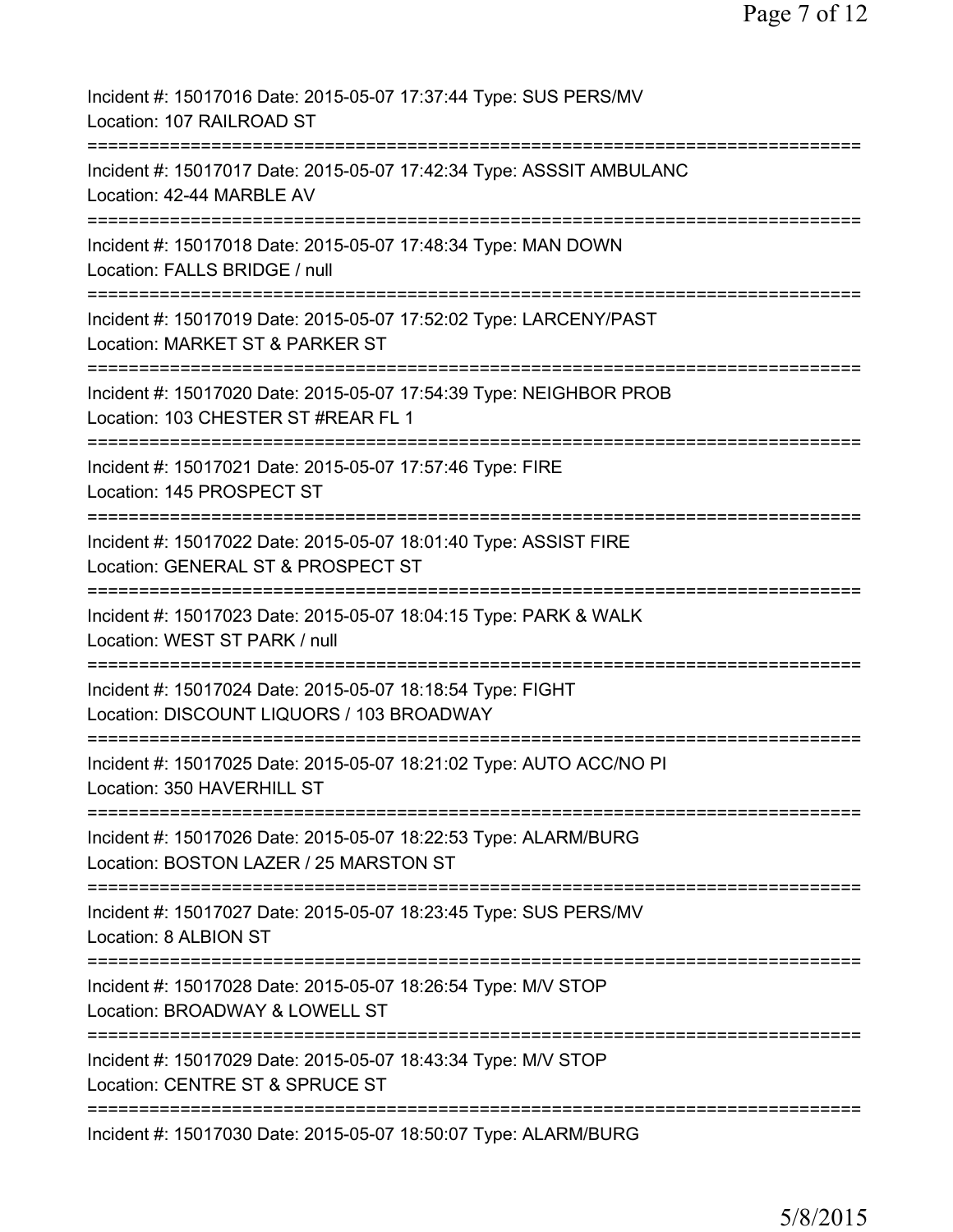Location: ROJAS RESIDENCE / 17 PLATT ST #2 =========================================================================== Incident #: 15017031 Date: 2015-05-07 18:57:02 Type: UNWANTEDGUEST Location: 204 PARK ST #A =========================================================================== Incident #: 15017032 Date: 2015-05-07 19:04:47 Type: INVEST CONT Location: PROSPECT ST =========================================================================== Incident #: 15017033 Date: 2015-05-07 19:30:19 Type: SUS PERS/MV Location: BROADWAY & MANCHESTER ST =========================================================================== Incident #: 15017034 Date: 2015-05-07 19:34:08 Type: WARRANT SERVE Location: 34 LAKE ST =========================================================================== Incident #: 15017035 Date: 2015-05-07 19:34:57 Type: INVESTIGATION Location: 5 RIDGE RD =========================================================================== Incident #: 15017036 Date: 2015-05-07 19:36:12 Type: M/V STOP Location: 495 =========================================================================== Incident #: 15017037 Date: 2015-05-07 19:40:13 Type: DISTURBANCE Location: APPLETON ST & CANAL ST =========================================================================== Incident #: 15017038 Date: 2015-05-07 19:42:07 Type: SUS PERS/MV Location: 49 BROOKFIELD ST =========================================================================== Incident #: 15017039 Date: 2015-05-07 19:42:55 Type: M/V STOP Location: HAFFNER'S GAS STATION / 69 PARKER ST =========================================================================== Incident #: 15017041 Date: 2015-05-07 19:53:21 Type: GENERAL SERV Location: 5 EXCHANGE ST FL 1 =========================================================================== Incident #: 15017040 Date: 2015-05-07 19:54:41 Type: M/V STOP Location: 225 ESSEX ST =========================================================================== Incident #: 15017042 Date: 2015-05-07 20:05:41 Type: LOUD NOISE Location: 479 ESSEX ST LLC / 473 ESSEX ST =========================================================================== Incident #: 15017043 Date: 2015-05-07 20:11:51 Type: M/V STOP Location: 13 EUTAW ST =========================================================================== Incident #: 15017044 Date: 2015-05-07 20:19:30 Type: M/V STOP Location: AMESBURY ST & CANAL ST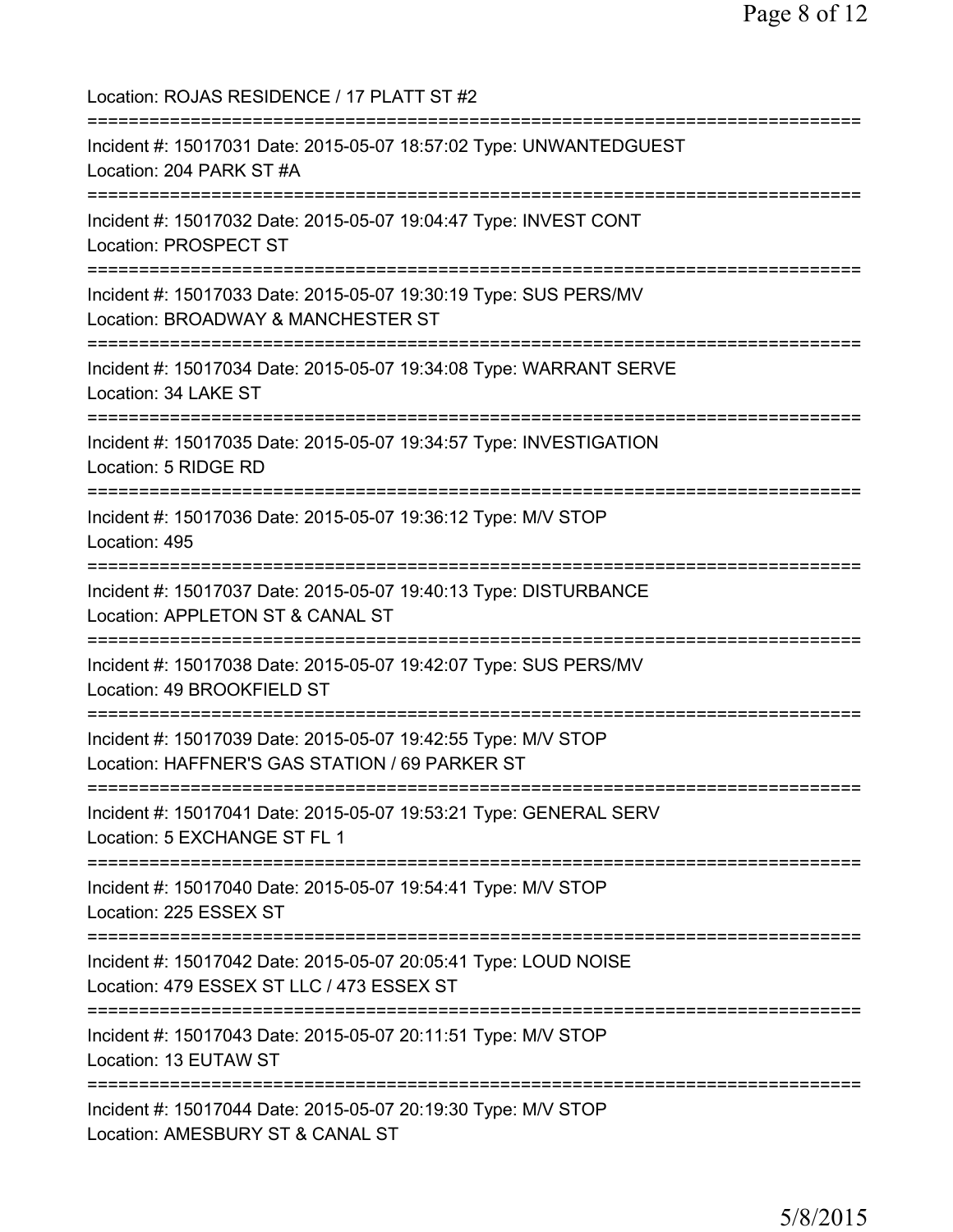| Incident #: 15017045 Date: 2015-05-07 20:23:48 Type: FIRE WORKS<br><b>Location: SUMMER ST</b><br>====================                        |
|----------------------------------------------------------------------------------------------------------------------------------------------|
| Incident #: 15017046 Date: 2015-05-07 20:24:27 Type: FIRE WORKS<br><b>Location: CARLETON ST</b>                                              |
| Incident #: 15017047 Date: 2015-05-07 20:28:38 Type: UNWANTEDGUEST<br>Location: GUERRERROS DE CRISTO / 609 COMMON ST                         |
| Incident #: 15017048 Date: 2015-05-07 20:33:09 Type: DISTURBANCE<br>Location: 204 PARK ST #A                                                 |
| Incident #: 15017049 Date: 2015-05-07 20:35:25 Type: M/V STOP<br>Location: ESSEX ST                                                          |
| ============================<br>Incident #: 15017050 Date: 2015-05-07 20:39:39 Type: NOISE ORD<br>Location: 210 WATER ST                     |
| Incident #: 15017051 Date: 2015-05-07 20:42:56 Type: M/V STOP<br>Location: CHESTER ST & S BROADWAY<br>===============================        |
| Incident #: 15017052 Date: 2015-05-07 20:43:30 Type: ALARM/BURG<br>Location: RESIDENTIAL ALARM / 446 HAMPSHIRE ST<br>======================= |
| Incident #: 15017053 Date: 2015-05-07 20:44:55 Type: WARRANT SERVE<br>Location: PARK ST & WILLOW ST                                          |
| Incident #: 15017054 Date: 2015-05-07 20:45:25 Type: NOISE ORD<br>Location: 117 GARDEN ST #1 FL 1                                            |
| Incident #: 15017055 Date: 2015-05-07 20:46:09 Type: DISTURBANCE<br>Location: DAYBREAK SHELTER / 19 WINTER ST                                |
| Incident #: 15017056 Date: 2015-05-07 20:47:59 Type: DOMESTIC/PROG<br>Location: 19 N BOYLSTON ST                                             |
| Incident #: 15017057 Date: 2015-05-07 20:48:07 Type: SUS PERS/MV<br>Location: E CAMBRIDGE ST                                                 |
| Incident #: 15017058 Date: 2015-05-07 20:52:29 Type: CHILD ABUSE<br>Location: BROADWAY & MANCHESTER ST                                       |
|                                                                                                                                              |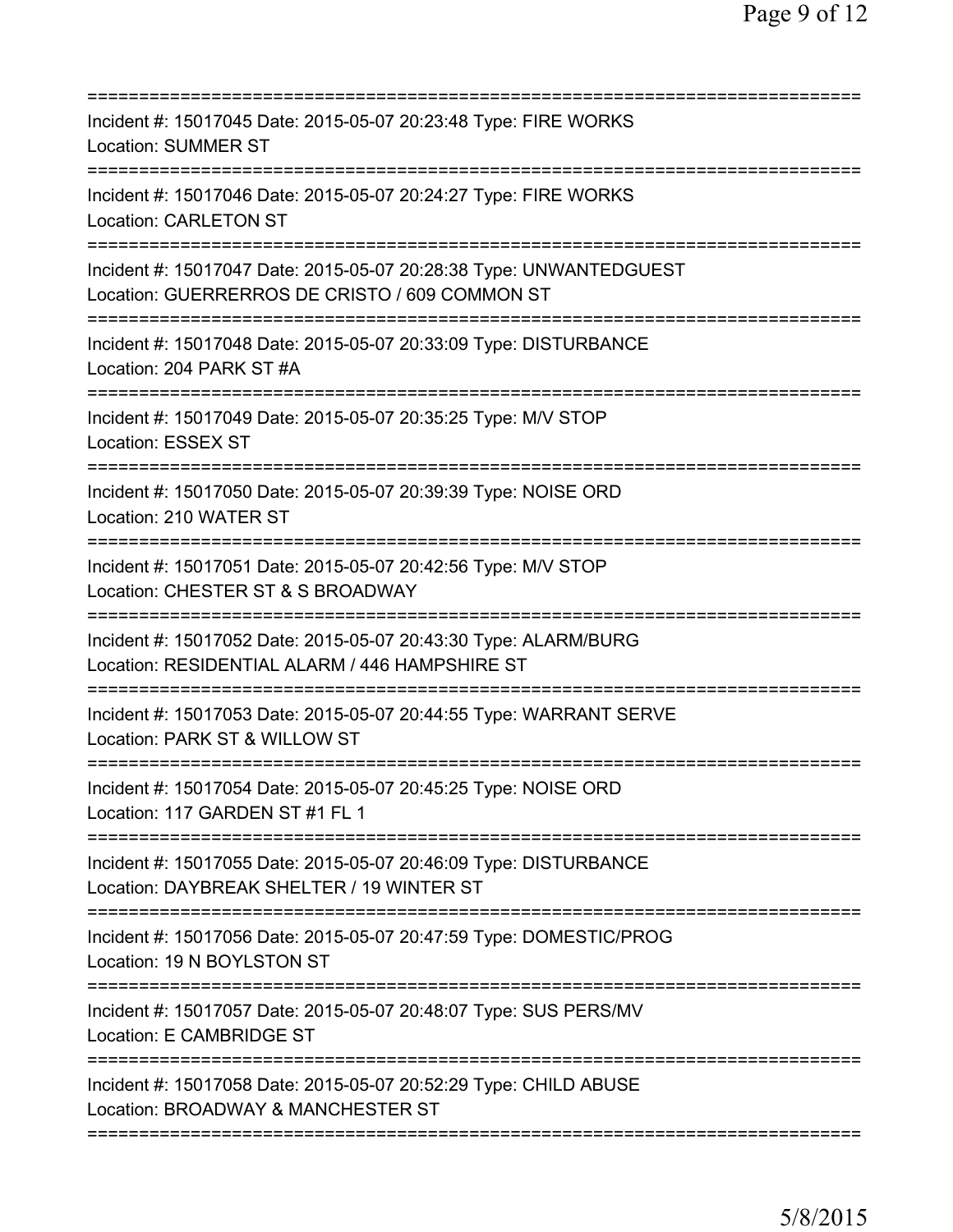| Incident #: 15017060 Date: 2015-05-07 20:53:50 Type: THREATS<br>Location: 32 LAWRENCE ST #27 FL 3                                  |
|------------------------------------------------------------------------------------------------------------------------------------|
| Incident #: 15017059 Date: 2015-05-07 20:55:18 Type: TOW/REPOSSED<br>Location: 45 SUMMER ST                                        |
| Incident #: 15017061 Date: 2015-05-07 21:01:58 Type: RECOV/STOL/MV<br>Location: OZZIE / ANDOVER ST & PARKER ST                     |
| Incident #: 15017062 Date: 2015-05-07 21:13:47 Type: 209A/SERVE<br>Location: 19 KENDALL ST                                         |
| Incident #: 15017063 Date: 2015-05-07 21:19:40 Type: M/V STOP<br>Location: BENNINGTON ST & CHESTNUT ST                             |
| Incident #: 15017064 Date: 2015-05-07 21:21:21 Type: LOUD NOISE<br>Location: 262 FARNHAM ST                                        |
| Incident #: 15017065 Date: 2015-05-07 21:26:55 Type: TOW OF M/V<br>Location: 11 PHILLIPS ST<br>:================================== |
| Incident #: 15017066 Date: 2015-05-07 21:29:05 Type: ALARM/BURG<br>Location: DUNKIN DONUTS / 225 ESSEX ST                          |
| Incident #: 15017067 Date: 2015-05-07 21:38:44 Type: LOUD NOISE<br>Location: BOAT RAMP / null                                      |
| Incident #: 15017068 Date: 2015-05-07 21:42:03 Type: KEEP PEACE<br>Location: 80 WARREN ST FL 1                                     |
| Incident #: 15017069 Date: 2015-05-07 21:43:06 Type: M/V STOP<br>Location: BROADWAY & WATER ST                                     |
| ==========================<br>Incident #: 15017070 Date: 2015-05-07 21:45:21 Type: A&B PROG<br>Location: 101 ARLINGTON ST #3 FL 2  |
| Incident #: 15017072 Date: 2015-05-07 21:45:59 Type: NOISE ORD<br>Location: 61 MAPLE ST                                            |
| Incident #: 15017071 Date: 2015-05-07 21:48:16 Type: M/V STOP<br>Location: HAFFNER'S GAS STATION / 69 PARKER ST                    |
| Incident #: 15017073 Date: 2015-05-07 21:51:48 Type: DRUG OVERDOSE                                                                 |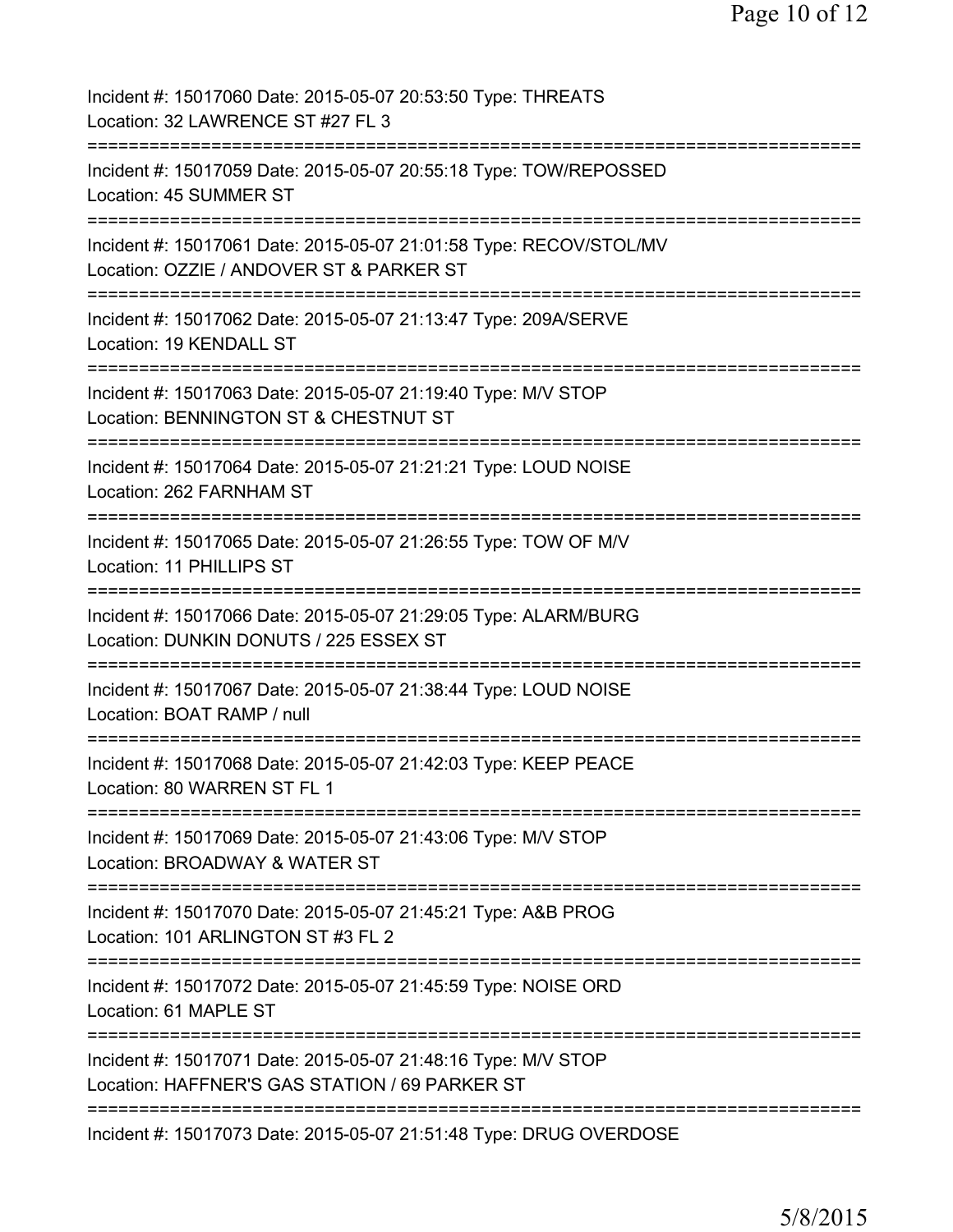Location: 32 BRADFORD ST FL 2 =========================================================================== Incident #: 15017074 Date: 2015-05-07 21:57:12 Type: M/V STOP Location: CENTRAL BRIDGE / 0 CANAL =========================================================================== Incident #: 15017075 Date: 2015-05-07 22:15:47 Type: M/V STOP Location: BROADWAY & TREMONT ST =========================================================================== Incident #: 15017076 Date: 2015-05-07 22:28:28 Type: M/V STOP Location: 51 PORTLAND ST =========================================================================== Incident #: 15017077 Date: 2015-05-07 22:33:42 Type: DISTURBANCE Location: 50 HANCOCK ST =========================================================================== Incident #: 15017078 Date: 2015-05-07 22:35:15 Type: MAN DOWN Location: HAMPSHIRE ST & PARK ST =========================================================================== Incident #: 15017079 Date: 2015-05-07 22:45:35 Type: MAN DOWN Location: 43 FALMOUTH ST =========================================================================== Incident #: 15017080 Date: 2015-05-07 22:54:51 Type: M/V STOP Location: LAWRENCE ST & MYRTLE ST =========================================================================== Incident #: 15017083 Date: 2015-05-07 22:56:47 Type: LARCENY/PAST Location: 73 BAILEY ST =========================================================================== Incident #: 15017081 Date: 2015-05-07 23:00:26 Type: UNWANTEDGUEST Location: 715 HAVERHILL ST #A FL 2 =========================================================================== Incident #: 15017082 Date: 2015-05-07 23:02:20 Type: NOISE ORD Location: FERRY ST & KENDALL ST =========================================================================== Incident #: 15017084 Date: 2015-05-07 23:14:09 Type: NOISE ORD Location: 439 RIVERSIDE DR FL 2 =========================================================================== Incident #: 15017085 Date: 2015-05-07 23:36:52 Type: ALARM/BURG Location: BROTHERS PIZZA / 145 LAWRENCE ST =========================================================================== Incident #: 15017087 Date: 2015-05-07 23:37:37 Type: SUS PERS/MV Location: HAVERHILL ST & UNION ST =========================================================================== Incident #: 15017086 Date: 2015-05-07 23:37:48 Type: NOISE ORD Location: 233 ANDOVER ST